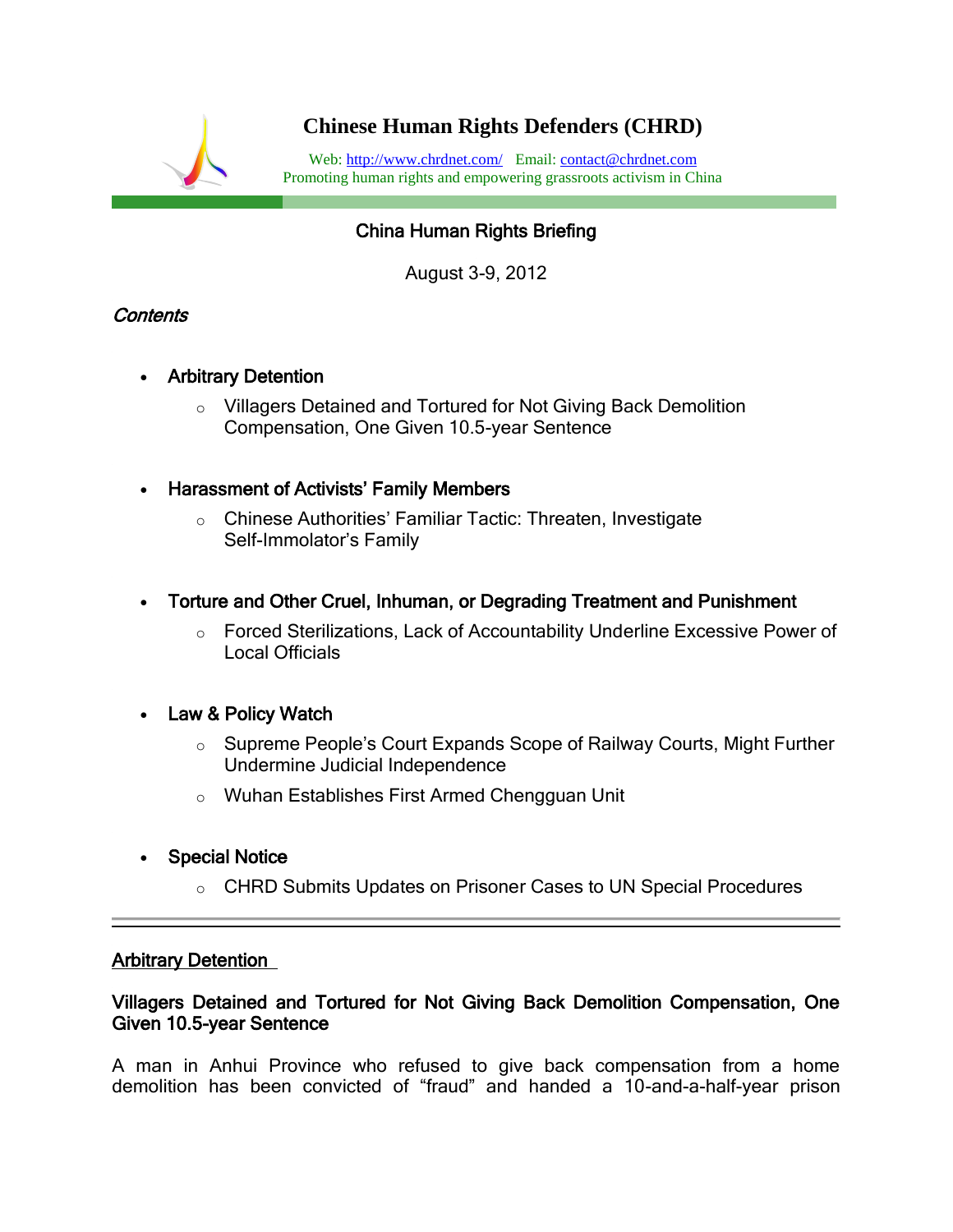sentence. A Xuancheng City court heard the case against Xia Chuibing (夏垂兵) in May and sentenced him on July 17, also ruling that he give back more than 100,000 RMB (nearly US\$ 15,800) and pay a fine of 20,000 RMB (approx. US\$ 3,150). Facing local resistance to a development project launched in 2008, Xuancheng officials pressured a number of families to agree to the demolition. But after their homes were razed, officials reassessed property values and demanded some of the money back, accusing the demolition victims of fraud. More than 30 villagers have been taken into custody and interrogated; at least six of them were tortured. It is unclear how many of them remain detained<sup>1</sup>

#### Harassment of Activists' Family Members

### Chinese Authorities' Familiar Tactic: Threaten, Investigate Self-Immolator's Family

In an all-too-common act of harassment, Chinese authorities have threatened and investigated family members of a lay Tibetan who died after setting himself ablaze, according to the Tibetan Centre for Human Rights and Democracy (TCHRD). Originally from the Tibet Autonomous Region (TAR), 21-year-old Ngawang Norphel passed away on July 30 in the Aba (Tibetan: Ngaba) Tibetan and Qiang Autonomous Prefecture in Sichuan Province after he self-immolated on June 20. Chinese security officers investigated many of Norphel's family members over the incident, and particularly his father, who was forcibly taken to the hospital where his son had been admitted and then questioned after Norphel had died. Ngawang Norphel is among more than 40 individuals—nearly half of whom are lay people—known to have self-immolated in Tibetan areas since February 2009. The vast majority have died from their injuries, and all but one of these self-immolations has occurred since March 2011, when the behavior became a more widespread form of protest against Chinese government policies.<sup>2</sup>

### Torture and Other Cruel, Inhuman, or Degrading Treatment and Punishment

#### Forced Sterilizations, Lack of Accountability Underline Excessive Power of Local Officials

Forced sterilizations of women on government orders exemplify the well-documented brutality of some family planning officials and their brazen lack of accountability, as seen in two recent reports. Zhang Julan (张菊兰), an activist from Jiangxi Province, was beaten and forced to have a tubal ligation in May of 2011 for opposing a government land reclamation plan and instead representing a project favored by villagers. After the vicious attack, which left her with crippling injuries, a family planning official tried to get Zhang to sign a form saying that she had consented to the procedure, but she vehemently refused. Zhang's tragic fate led her earlier this month to write a letter to Chinese President Wen Jiabao appealing for help. In another case, local cadres in Yunnan Province forced Luo Zhishu (罗志淑) to be sterilized after she gave birth to a second child in 1995. Luo suffered severe injuries and persistent pain that became expensive to treat, but the government shirked responsibility even after it was found by several authorities—including a Yunnan court and central officials—that the procedure had indeed caused her health problems. Instead of compensating Luo, local officials sent her to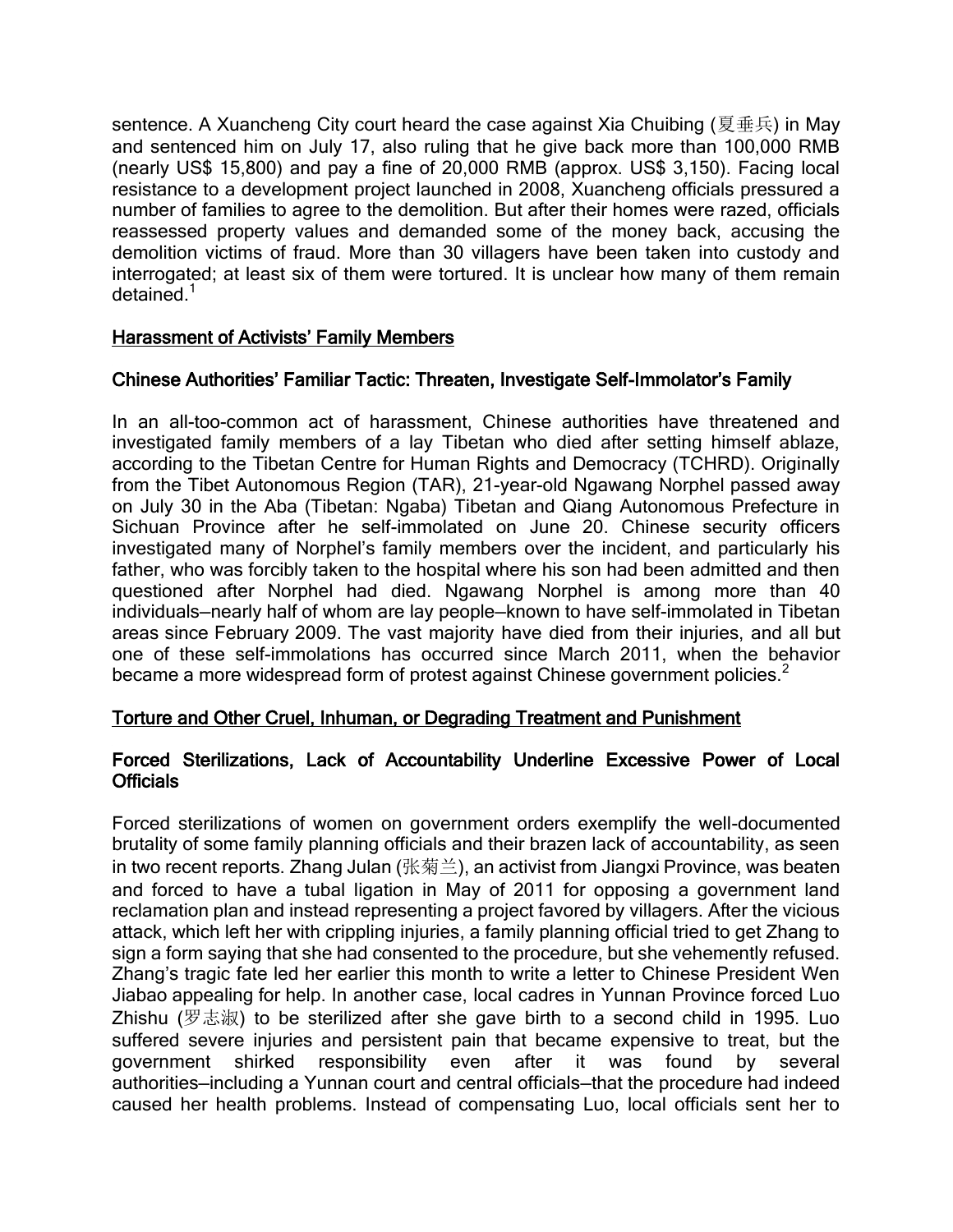Re-education through Labor in retaliation for her actions, among other measures taken to try to intimidate her into silence. $3$ 

# Law & Policy Watch

### Supreme People's Court Expands Scope of Railway Courts, Might Further Undermine Judicial Independence

In part to help lighten the heavy dockets of courts, the Supreme People's Court (SPC) is widening the scope of courts run by the Ministry of Railways to hear more criminal and civil cases, including those unrelated to the railway system, according to a recent [article](http://english.caixin.com/2012-08-02/100418720.html) in Caixin. SPC guidelines stipulating the changes took effect on August 1, over a month after the SPC completed the transfer to local government jurisdictions of more than 70 railway-run courts that deal with transportation, safety, and property disputes tied to railways. According to the article, legal experts see the reform as a positive step toward transparency in the railway court system, but there is also concern that the use of local government funds and staff for judicial purposes might lead to official interference that will further undermine judicial independence. The transfer of police, procuratorates, and courts within state-owned railway companies began in 2009, when more than 50,000 police officers under the railway court system were re-assigned to local law-enforcement work $<sup>4</sup>$ </sup>

## Wuhan Establishes First Armed Chengguan Unit

On August 1, the first armed *chengguan* unit in Wuhan City was formed with 40 "city administration and law enforcement" officers, according to an official Chinese news [report,](http://news.163.com/12/0802/07/87SRD13L0001124J.html) a worrying move since such officers are known for their use of violence against street vendors and other marginalized citizens. The article indicates that the unit of "special troops" in Hanyang District is responsible for, among other duties, "maintaining social stability," supporting the "combat readiness" of other "militia" units, and helping with rescue missions in case of disasters. A district representative observes in the media report that armed officers have rarely been used in Wuhan, and that the new unit, whose officers have undergone military training and who are younger than those in other *chengguan* units, will be able to bring "more energy" to their work.<sup>5</sup>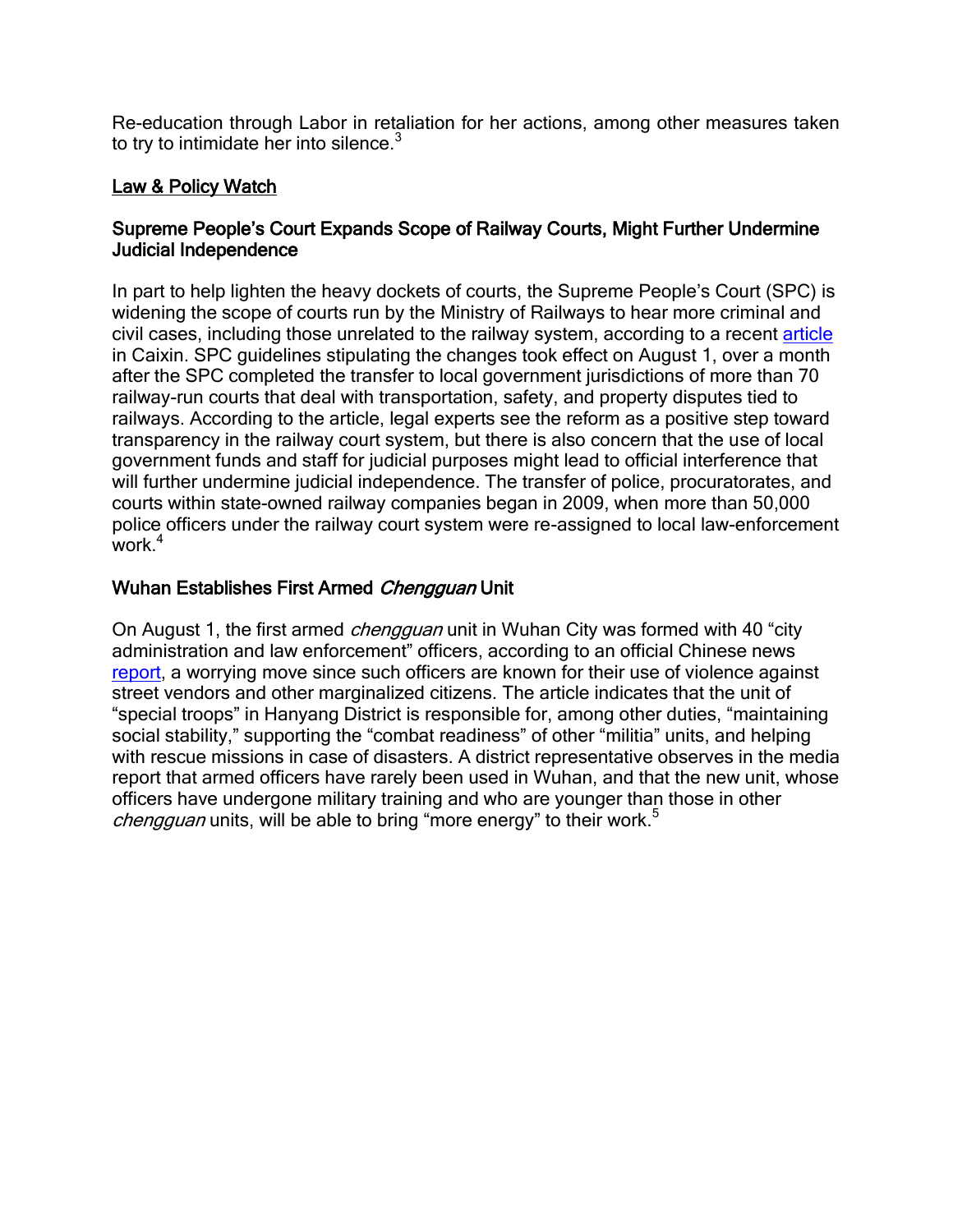### Special Notice

 $\overline{a}$ 

#### CHRD Submits Updates on Prisoner Cases to UN Special Procedures

In July, CHRD submitted updates on three prisoners to Special Procedures of the United Nations Human Rights Council, providing information on Beijing dissident [Liu Xiaobo](http://chrdnet.com/2012/07/25/update-to-un-on-cases-of-liu-xiaobo-liu-xia-july-25-2012/) (刘晓波), Sichuan activist [Liu Xianbin](http://chrdnet.com/2012/07/13/update-to-un-on-case-of-liu-xianbin-july-13-2012/) (刘贤斌), and Beijing human rights lawyer [Gao Zhisheng](http://chrdnet.com/2012/07/23/update-to-un-on-case-of-gao-zhisheng-july-23-2012/) (高智晟). CHRD had previously submitted appeals in behalf of the prisoners—all serving sentences for "inciting subversion of state power"—after each had been detained. Liu Xiaobo, the 2010 Nobel Peace Prize laureate serving an 11-year sentence, was taken into custody in late 2008, one day before the issuance of "Charter 08," which he co-authored and helped promote. As noted in Liu's update, his wife, Liu Xia (刘霞), has been under house arrest since her husband was detained. Convicted last year, Liu Xianbin is serving a 10-year prison sentence for, among other alleged activities, supporting "Charter 08" and publishing articles about human rights and democracy. Gao Zhisheng, who has endured extended disappearances and police torture since 2007, is serving a three-year sentence in Xinjiang Uyghur Autonomous Region after allegedly violating terms of his probation.<sup>vi</sup>

### Editors: Victor Clemens and Wang Songlian

Chinese Human Rights Defenders (CHRD) is a China-based, non-political, non-governmental network of grassroots and international activists promoting human rights and empowering grassroots activism in China. CHRD's objective is to support human rights activists in China, monitor human rights developments, and assist victims of human rights abuses. CHRD advocates approaches that are non-violent and based on rule of law. CHRD conducts research, provides information, organizes training, supports a program of small grants to human rights activists and researchers, and offers legal assistance.

*Chinese Human Rights Briefing* (CHRB) is a newsletter providing the latest information on China's human rights developments. Our information originates from Chinese human rights defenders and groups at the grassroots. CHRD is responsible for all information published in CHRB. A compilation of each week's CHRBs, updated daily, is available on our website.

Please feel free to use CHRD information, and please attribute it to CHRD when you do so.

To unsubscribe, please "Reply" to this mail with "unsubscribe" in the "Subject" line.

<sup>1</sup> "Xuancheng Government in Anhui Re-evaluates Property Values, Some Demolition Victims Charged With Fraud, Punished" ([安徽宣城政府秋后算账,拆迁户被控诈骗多人获刑](http://wqw2010.blogspot.hk/2012/08/blog-post_1229.html?spref=tw)), August 6, 2012, WOW

<sup>2</sup> ["Tibetan self-immolator dies of burn injuries, family gets investigated,"](http://www.tchrd.org/index.php?option=com_content&view=article&id=254:tibetan-self-immolator-dies-of-burn-injuries-family-gets-investigated&catid=70:2012-news&Itemid=162) August 2, 2012, TCHRD

<sup>3</sup> "Xinyu, Jiangxi Rights Activist Zhang Julan Beaten by Cadres, Undergoes Crippling Forced Tubal Ligation"

([江西新余维权人士张菊兰遭镇干部群殴后强制结扎致残的血泪控诉](http://wqw2010.blogspot.fr/2012/08/blog-post_9470.html)), August 8, 2012, WQW; "Yunnan Petitioner Luo Zhishu Detained, Sent to RTL After Forced Sterilization" ([云南访民罗志淑被强](http://wqw2010.blogspot.fr/2012/08/blog-post_5898.html?spref=tw)